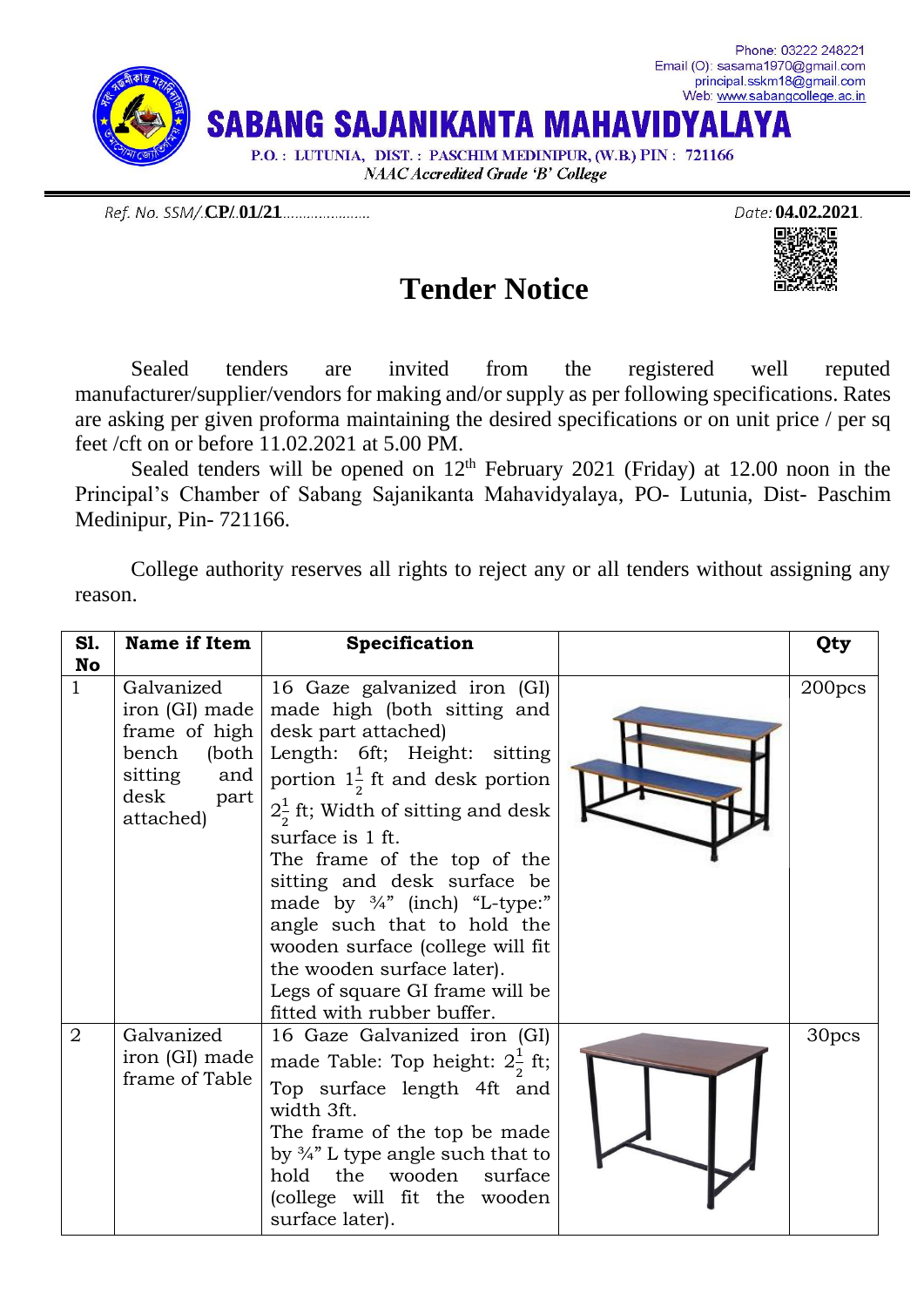

NAAC Accredited Grade 'B' College

|                |                                             | Legs of square GI frame will be<br>fitted with rubber buffer.                                                                                                                                                             |                                                           |                           |
|----------------|---------------------------------------------|---------------------------------------------------------------------------------------------------------------------------------------------------------------------------------------------------------------------------|-----------------------------------------------------------|---------------------------|
| 3              | Wooden Chair<br>without arm                 |                                                                                                                                                                                                                           |                                                           | 30pcs                     |
| $\overline{4}$ | Wall magazine<br>case                       | Wall magazine case fitted with<br>glass door                                                                                                                                                                              |                                                           |                           |
| 5              | Photo frame                                 | Complete set of Photo frame List<br>with glass cover of different<br>sizes<br>a) $2x1.5$ feet<br>b) $1.5x2.5$ feet                                                                                                        | of Photographs<br>should be confirmed<br>from the office. | 180<br>pcs                |
| 6              | <b>EXIDE</b>                                | Inva-tubular<br>150AH<br>Tall<br>Battery (maintenance free)At<br>5yrs replacement<br>least<br>warranty                                                                                                                    |                                                           | 5 pcs                     |
| $\overline{7}$ | <b>LED</b><br>Tube<br>light set             | Panasonic / Havells / Bajaj/<br>any reputed Brand with at<br>least two years replacement<br>guarantee                                                                                                                     |                                                           | 100                       |
| 8              | Ceiling Fan 48<br>inches                    | Orient/Havells                                                                                                                                                                                                            |                                                           | 50                        |
| 9              | <b>Brand</b><br>new<br>Canon<br>Photocopier | a) Model: iR2006N<br>b) Model: iR2520W<br>c) Model: $iR$ 2625W                                                                                                                                                            |                                                           | 1pc                       |
| 10             | Water purifier                              | Aqua guard / Kent / Aqua<br>sure/ Aqua lite / Aqua Life<br>$10-12$<br>minimum<br>lit<br>with<br>reserved capacity                                                                                                         |                                                           | 4 pcs                     |
| 11             | Aluminum<br>sliding<br>Window               | Fitting & fixing in position at<br>site of sliding window with<br>Aluminum section 1.3 mm<br>thick unit complete of 4mm<br>With lock Bearing<br>glass<br>Rollar,<br>EPDM<br>gascate,<br>felt<br>complete with all respect |                                                           | As per<br>require<br>ment |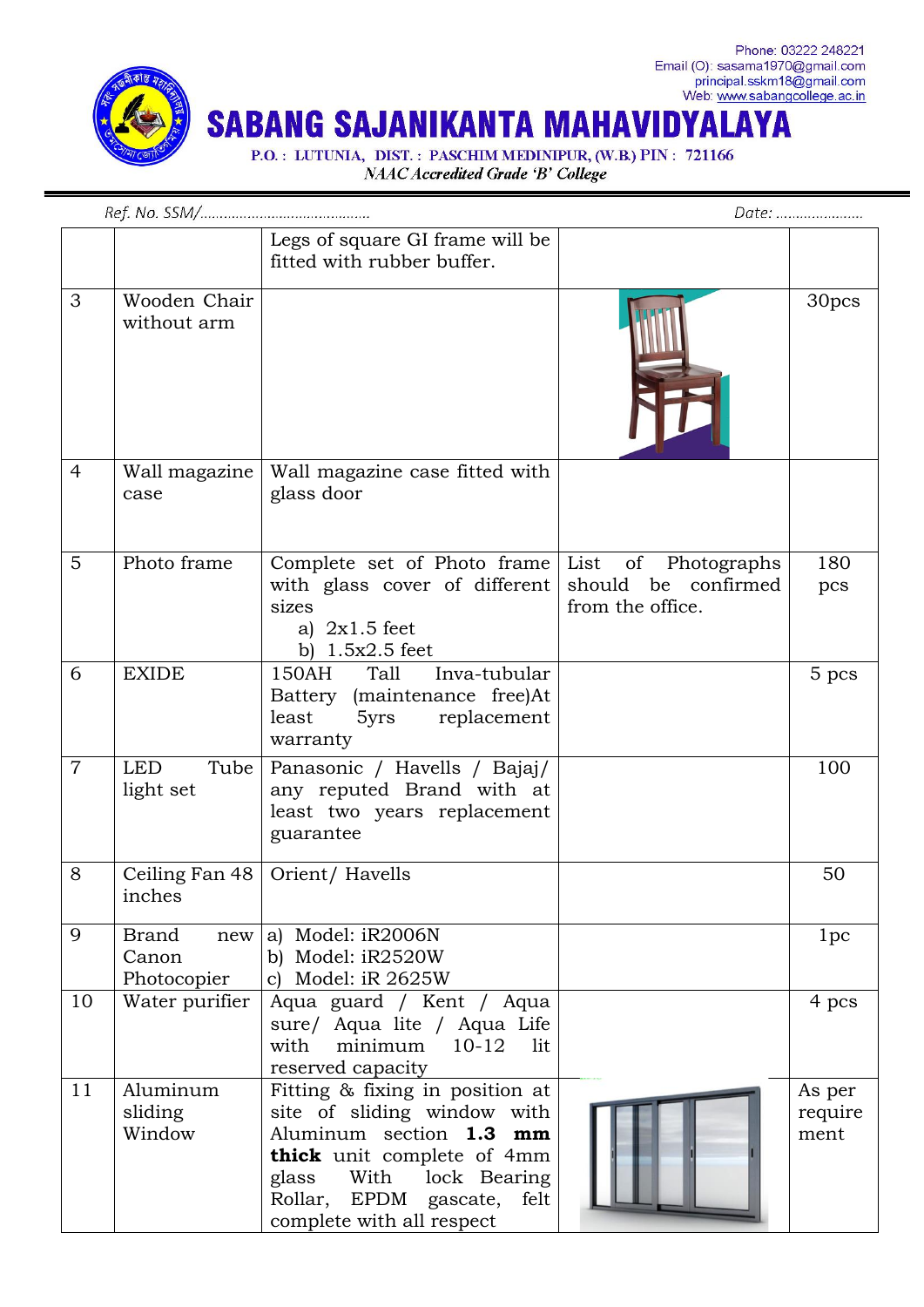

Phone: 03222 248221 Email (O): sasama1970@gmail.com<br>principal.sskm18@gmail.com<br>Web: www.sabangcollege.ac.in

**SABANG SAJANIKANTA MAHAVIDYALAYA** 

P.O.: LUTUNIA, DIST.: PASCHIM MEDINIPUR, (W.B.) PIN: 721166 NAAC Accredited Grade 'B' College

|    |                                        | Date:                                                                                                                                                                                                                 |                                         |                           |
|----|----------------------------------------|-----------------------------------------------------------------------------------------------------------------------------------------------------------------------------------------------------------------------|-----------------------------------------|---------------------------|
| 12 | Aluminum<br>sliding<br>Window          | Window: Fitting & fixing in<br>position at site of sliding<br>window<br>with<br>Aluminium<br>section 1.5mm thick unit<br>complete of 4mm With lock<br>Bearing Rollar, EPDM gascate,<br>felt complete with all respect |                                         | As per<br>require<br>ment |
| 13 | Conference<br>Table/Office<br>Table:   | Made of 19 mm thick Green<br>Marine grade ply, Back side 6<br>mm ply, outside<br>branded<br>laminate. (SF),<br>inside<br>paint/polish with necessary<br>storage.                                                      |                                         | 01~pc                     |
| 14 | Conference<br>Table/Office<br>Table:   | Made of 19 mm thick B.W.R.<br>grade ply, Back side 6 mm ply,<br>outside branded laminate.<br>(SF), inside paint/polish with<br>necessary storage.                                                                     |                                         | 01~pc                     |
| 15 | Floor carpet:                          | Fitting & fixing in position of<br>4mm velvet carpet.                                                                                                                                                                 |                                         | 1800<br>Sq fit            |
| 16 | Air<br>conditioner                     | 1.5 ton & 2 ton Air conditioner<br>(Split). Brand:<br>Blue Star/<br>Voltas / Hitachi / LG                                                                                                                             |                                         | 02 pc                     |
| 17 | Soil filling                           | Soil filling for garden by<br>Tractor (100 cft) each                                                                                                                                                                  | Requirement 40,000<br>cft (400 tractor) |                           |
| 18 | Barbed-wire<br>(galvanized)<br>Fencing | Barbed-wire<br>(galvanized)<br>Fencing on the "Y' shaped<br>Galvanized Iron angel $(1.5x1.5$<br>inch).                                                                                                                |                                         | Approx<br>350<br>feet     |
| 19 | Wooden<br>Partition:                   | Fitting and fixing in position<br>at site of Wooden partition<br>made with 2" x 1.5" Sal wood<br>Frame work both sides 6 mm<br>B.W.R grade Ply and outside<br>Primer and Paint finish /<br>W.P.C. board.              |                                         | As per<br>require<br>ment |